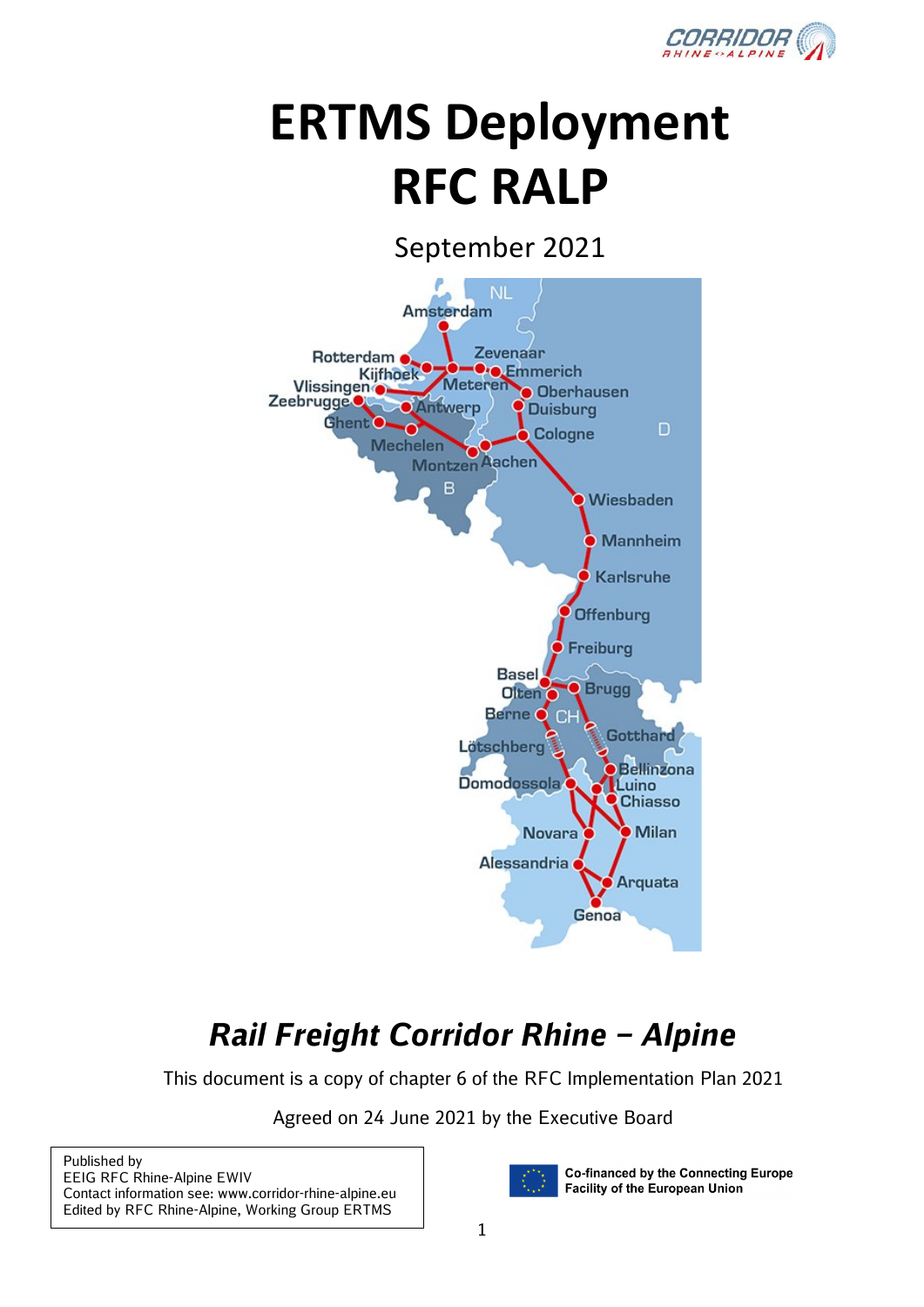

### **ERTMS Deployment planning**

#### **1. Introduction**

In order to keep up with the substantial technical progress in the frame of digitalisation as well as to prepare for the growing traffic demand and to offer the best quality for competitive rail freight services, the establishment of interoperability through a common European train control system is a paramount prerequisite. Subsequently, the implementation of ERTMS is part of the European policy.

The following document describes the ERTMS Deployment plan of RFC Rhine-Alpine, according to Art. 11, 1(b) of the Regulation (EU) 913/2010. Legally the deployment by the Member States along RFC Rhine-Alpine is based on the currently applicable European Deployment Plan (link [to EDP\)](https://ec.europa.eu/transport/sites/default/files/ertms_edp.pdf) for the European Rail Traffic Management System which is included in the Commission Implementing Regulation (EU) 2017/6 of 5 January 2017. This Regulation lays down the timetable for the deployment of ERTMS on the Core Network Corridors (CNC) as set out in its Annex I schemes. In this context it has to be mentioned that the railway networks associated to CNCs and RFCs are not fully aligned.

Member States are also obliged to fulfil / implement the Technical Specifications for Interoperability (TSI). Referring to section 7.4.4 of the Annex to the Commission Regulation (EU) 2016/919 on the "Control-Command and Signalling" subsystems (TSI CCS), the Member States were asked to notify their National Implementation Plans (NIPs) to the Commission until 5 July 2017, to update the NIPs at least every five years and to include next generation radio system deployment in the future updates. The collection of the NIPs is published under the following address of the Commission [\(link to NIPs\)](https://ec.europa.eu/transport/modes/rail/interoperability/interoperability/ccs-tsi_en).

In addition to the EDP, on 14 November 2017 the EU Commission published a working document on actions and associated objectives to achieve interoperability and drive ERTMS deployment (Delivering an effective and interoperable European Rail Traffic Management System (ERTMS – the way ahead)) also known as [ERTMS Deployment Action Plan.](https://ec.europa.eu/transport/sites/transport/files/2017-ertms-deployment-action-plan.pdf) Therein it is specified that both, the CNC and RFC, which have as their constituent members certain of the addressed stakeholder groups (Ministries, NSAs and Infrastructure Managers), should also be used effectively to support ERTMS deployment.

With the aim to develop rail freight on its lines, the RFCs defined their role during the consultation phase in a joint statement in September 2017 as follows:

- Be a dialog platform for all stakeholders
- Act as an alert maker & moderator for the issues raised by its stakeholders
- Act as a forum to address technical issues with impact on operations tackled by its stakeholders.

In addition, in May 2020, Matthias Ruete, the ERTMS coordinator of DG Move since January 2019, published a new ERTMS work plan [\(link\)](https://ec.europa.eu/transport/sites/transport/files/work_plan_ertms_2020.pdf). It gives a serious look on the implementation of ERTMS so far, setting the focus for the future on a more continuous and non-disruptive development. It emphasizes several goals to be achieved: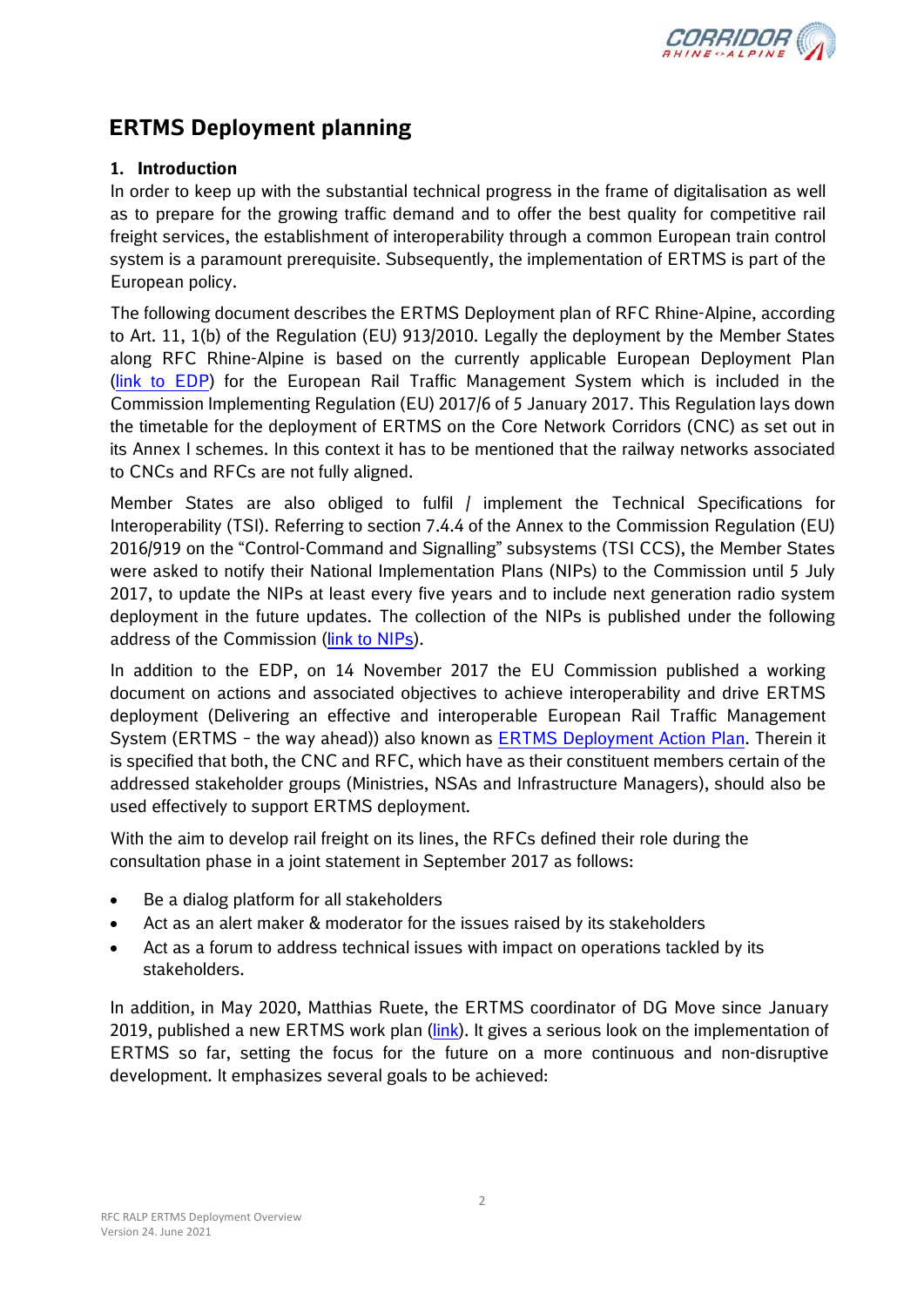

- Reinforcement of the pace of implementation
- Orientation towards a more European approach
- The need for industrialisation of the ERTMS implementation
- Priority of a consistent and coherent strategy for the vehicle equipment
- Coordination of the decommissioning of the Class-B system
- Inclusion of ERTMS in the national recovery programmes
- Looking on ERTMS also as a traffic management system, not just as a train command system

Matthias Ruete considers the RFC Rhine-Alpine as a key project on European level and regularly participates in the meetings of the ERTMS task force of RFC Rhine-Alpine.

#### **2. Details of the corridor roll-out planning**

This chapter contains details of the ERTMS deployment planning on RFC Rhine- Alpine. The information is indicative and can differ from the NIPs due to different update procedures, deadlines, and dates for publication.

RFC Rhine-Alpine is based on the ERTMS Corridor A according to the TSI CCS 2012/88/EU, Chapter 7 (previous EDP), on which the Member States involved had to implement ERTMS on the assigned lines until the end of 2015 (or 2020 as defined in the TSI CCS). Belgium was not part of the ERTMS Corridor A, hence also not the connection from the German-Belgian border to the railway lines in the Rhine valley. This changed with the establishment of the RFC Rhine-Alpine in November 2013.

Joint coordination of trackside deployment on the ERTMS Corridor A started in 2006. In the following years progress developed very differently. Today the ERTMS Corridor A has been merged with the RFC Rhine-Alpine and a new EDP has come into force covering the CNC, but the status of ERTMS deployment in each country along the RFC is still quite different due to the following context.

In **The Netherlands**, deployment started on the Betuweroute between Kijfhoek and Zevenaar which was inaugurated in 2007 as a dedicated freight line only equipped with ETCS B2, SRS 2.3.0d. Between 2007 and 2015 the connection to the Port of Rotterdam (Havenspoorlijn with ETCS L1) and from Zevenaar Oost to the German border (ETCS L2) have been converted to ERTMS. The further national ERTMS deployment on the main RFC Rhine-Alpine lines has been decided in 2019. On the Brabantroute (Kijfhoek – Breda – Eindhoven – Venlo) ERTMS equipment is under consideration in the Dutch national roll-out plan to be completed by 2029-2031, including continuous ERTMS only operations from that date. In addition, on the Betuweroute an upgrade of the trackside from B2/SRS 2.3.0d to B3/SRS 3.6.0 is in discussion. A schedule is not yet available.

The national migration plan basically provides that the national class B system will be decommissioned in the course of the installation of ETCS. A dual equipment (overlay) is an exception on few lines/line sections, e. g. Amsterdam – Utrecht or Hanzelijn. The deployment strategy in The Netherlands makes the on-board equipment of the vehicles indispensable.

The current national ERTMS roll out plan includes an early equipment of rolling stock with ERTMS B3 on-board units (OBU). Therefore, ERTMS OBU roll out is prepared in a separate programme.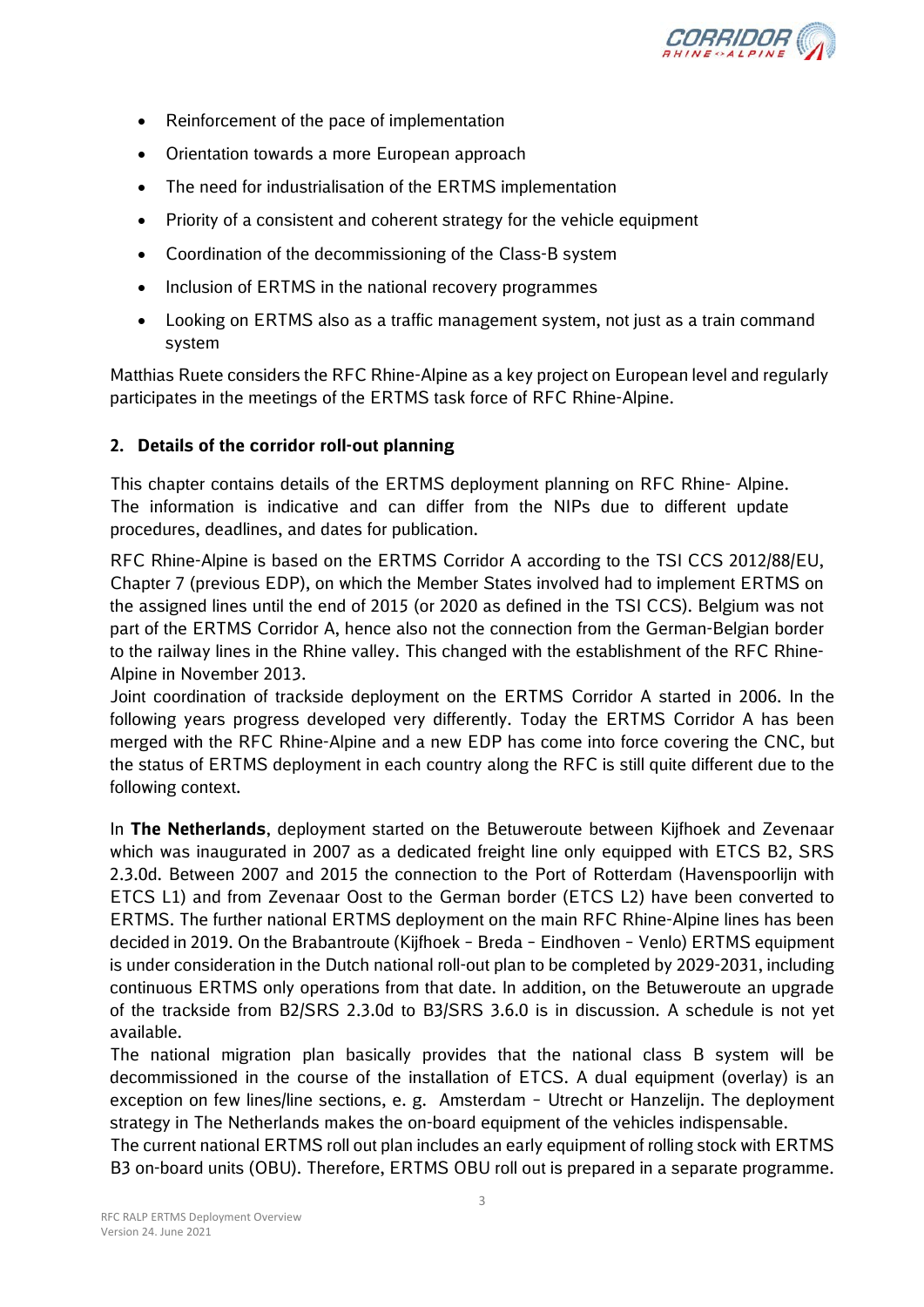

In 2021, the challenge is that the international rolling stock already using the Betuweroute must be upgraded to Baseline 3 SRS 3.6.0, as this is the planned standard for the future ETCS equipment on the Dutch railway network.

In **Belgium**, the outlined ERTMS implementation of the Corridor lines is part of a country-wide migration program by 2025 in order to improve the safety level on the whole network. All vehicles in Belgium have to be operable with ERTMS in the near future, whereby ETCS L1 and L2 FS B2 and B3 infrastructure will be equipped with System Version 1.x to allow B2 and B3 locos. On the other hand, ETCS L1 LS B3 tracks shall be equipped with System Version 2.x in order to allow the operation in Limited Supervision. Consequently, in order to permit B2 vehicles to still run on those lines, the TBL1+ system will be kept until the majority of the RUs running on those lines will have migrated to B3 as well (certainly until end of 2025). Railway operators are strongly encouraged to equip their rolling stock with baseline 3 to accommodate as much as possible future upgrades of the infrastructure, such as the introduction of GPRS for GSM-R.

Since December 2016, the Class B system Memor/Crocodile is put out of service on the lines equipped with ETCS Level 1 FS version 2.3.0d, allowing only trains equipped with ETCS Level 1 (minimum Baseline 2) or under certain exceptions TBL1+ to run on these tracks. Nevertheless, a Royal Decree published in 2018, with the latest revision on 6 December 2020 provides the progressive decommissioning of the Memor/Crocodile Class B system on the main tracks equipped with any level of ETCS by 14.12.2025. On the same date, TBL1+ will be decommissioned on all main tracks and Belgium will become an ETCS only network.

In **Germany,** the release of SRS 3.4.0 was a major factor to start planning on the RFC lines as many interlockings still are not ready for a L2 installation and in SRS 3.4.0 the installation of Limited Supervision is possible. Due to the structure of the existing interlockings a mixed installation of L1 LS and L2 is planned. Nevertheless, corridor lines (more than 1000 km track length) cover only a small part of the whole network. Anyhow, the lines of RFC Rhine-Alpine are the most relevant for international rail freight.

ETCS deployment on Corridor lines in Germany was started in the Basel area in 2019, further awarding of ETCS implementation for the RFC Rhine-Alpine lines in Germany followed subsequently in 2020. Putting into operation is expected stepwise from 2023 to 2028. The first full crossing with ERTMS between the border points Venlo/Kaldenkirchen and Basel is planned to be completed in 2025. Unlike the Netherlands or Belgium, ERTMS on-board equipment of all vehicles is currently not foreseen or mandatory. The existing Class-B systems, especially PZB, are planned to be operational in parallel to an ERTMS installation for a transition period. Decommissioning of Class-B systems is not yet decided. Nevertheless, the new tunnel in Rastatt and the connecting line to the existing route will not be equipped with Class-B systems.

In **Switzerland**, the operation of ERTMS in L2 has already been well proven since years on the HSL line from Rothrist to Mattstetten (2006), as well as on the Lötschberg base tunnel line (2007), since 2016 the Gotthard Base Tunnel and since 2020 the Ceneri Base Tunnel. In addition, miscellaneous conventional ETCS L2 lines have been taken into service, mainly on the Gotthard route and between Lausanne and Brig.

The existing Class B systems ZUB and Signum have been substituted by an economical migration concept based on the deployment of ETCS L1 LS. This concept substitutes the Class B systems in Switzerland without limiting the operation of existing national vehicles and allowing the use of vehicles equipped with ERTMS at the same time (Packet 44). ERTMS only operation with ETCS B3 vehicles is already possible on the Swiss normal gauge network.

Besides this, Switzerland has already completed major investments for equipping their fleet with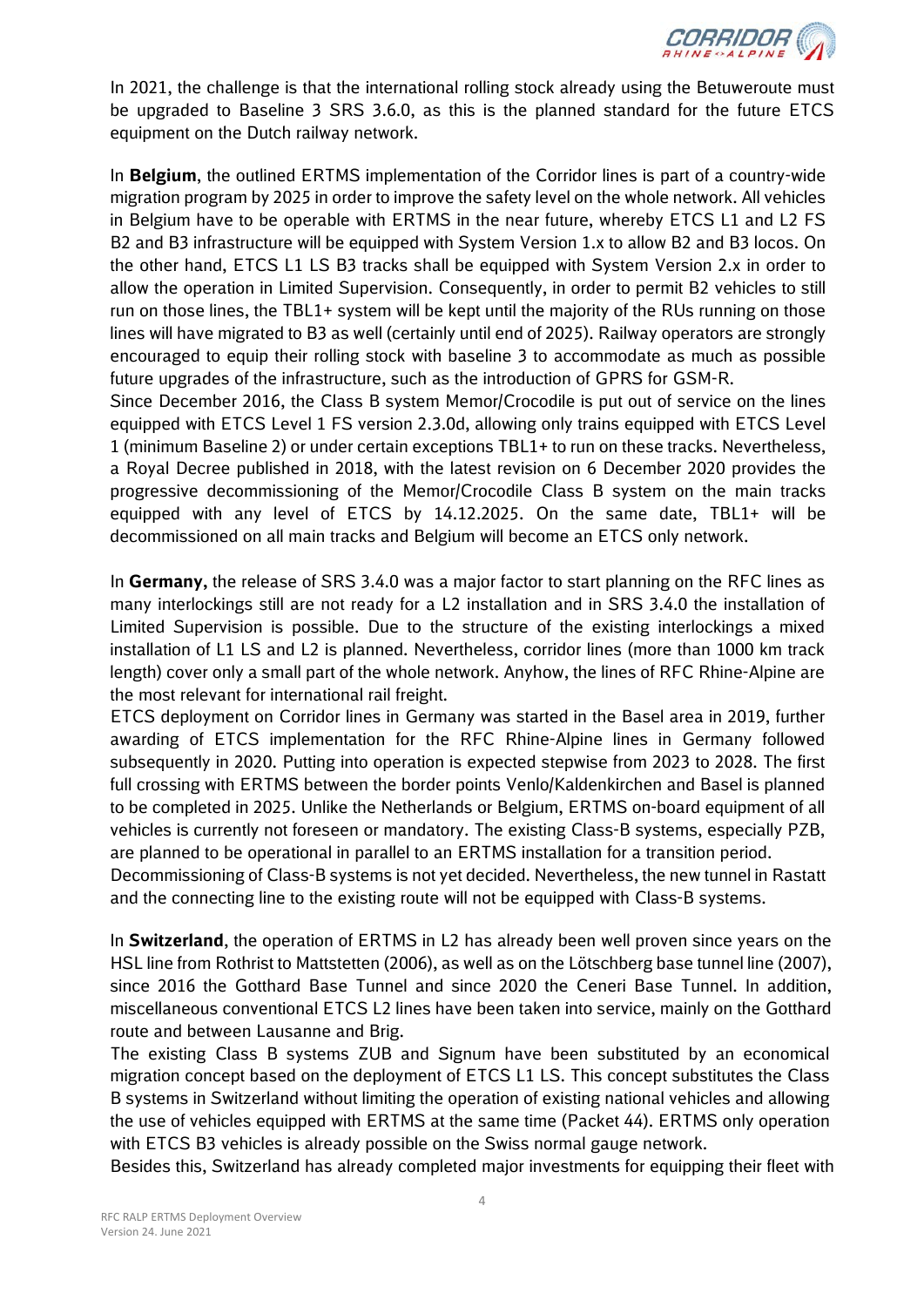

ERTMS. Migration to B3 OBUs could also become a challenge due to the cost for retrofit of locos and the radio strategy for replacing GSM-R.

In **Italy**, the successful operation of ERTMS in L2 has already been well proven since years on the HSL network, connecting Torino – Milano – Bologna – Firenze and Roma – Napoli. For the conventional lines during the last years major investments had been made to upgrade the Class B system into SCMT, which is based on the use of balises thus presenting a good basis for the implementation of ERTMS. The corridor lines will be mixed level lines with ERTMS and the existing Class B system. The operational scenario and the relevant risk management for the implementation of ERTMS L1 and L2 (the choice depends on the existing signalling systems) have been defined. Go Live of ERTMS on the Italian RFC lines started on the border sections Iselle - Domo - Domo II and Pino-Tronzano – Luino in 2018 and 2019, equipment of the RFC Rhine-Alpine network is expected to be completed stepwise until 2027.

Decommissioning of the Class-B system is planned stepwise from 2023, depending on the progress of the vehicle equipment.

#### **RFC Rhine-Alpine ERTMS Deployment Planning state of play**

Graphical overviews and maps on the state of play of ERTMS deployment planning are provided in the Annex 1 to this document. The corridor sections as well as some subsequent sections of adjacent corridors are shown with their planned completion dates, ERTMS deployment type, the system version planned development of the radio systems (see Topic General issues of importance for the usage of ERTMS on RFC Rhine-Alpine, sub-point 5), expected availability of class B/A-systems and an overview on the border crossings.

Selected information on ERTMS deployment is also available on the map in CIP in the area ETCS Deployment on the bottom of the left-hand side of the screen and in the information documents area [\(link\)](https://cip.rne.eu/apex/f?p=212%3A170%3A17371688478613%3A%3A%3A%3AP170_BOOKS_LIST%3A30009386). In the period until the next update of the ERTMS Deployment Overview the data base in CIP will regularly be updated.

#### **3. Current challenges:**

#### **3.1 Solutions on cross-border sections**

Today's existing ERTMS trackside installations in Europe are mostly implemented and managed by one infrastructure manager without crossing borders. On RFC Rhine-Alpine, ERTMS will be applied and operated internationally, including border crossings. However, the installation and authorisation of the trackside part is still in the hands of each Member State. The currently available ERTMS specifications, product developments as well as authorisation rules will be proven on RFC Rhine-Alpine in an international corridor environment. On the cross-border sections the interaction is much more complex due to different national technical requirements and different operational rules. An overview of the cross-border solutions can be found in the figures 14 – 40 of the Annex 1 to this document. These overviews illustrate the expected roll-out on the cross-border sections and the technical transitions to be managed in terms of the command control, voltage, and radio systems. The change in operational rules must also be considered.

#### **3.2 Development of an ERTMS network and terminal connections**

ERTMS is only beneficial for vehicle owners and railway undertakings when they can remove Class B equipment. This requires a seamless ERTMS network of lines between the major ports, terminals, and industrial loading facilities. The extension of trackside equipment on RFC Rhine-Alpine lines will constantly increase from 2023. While Switzerland has already equipped the entire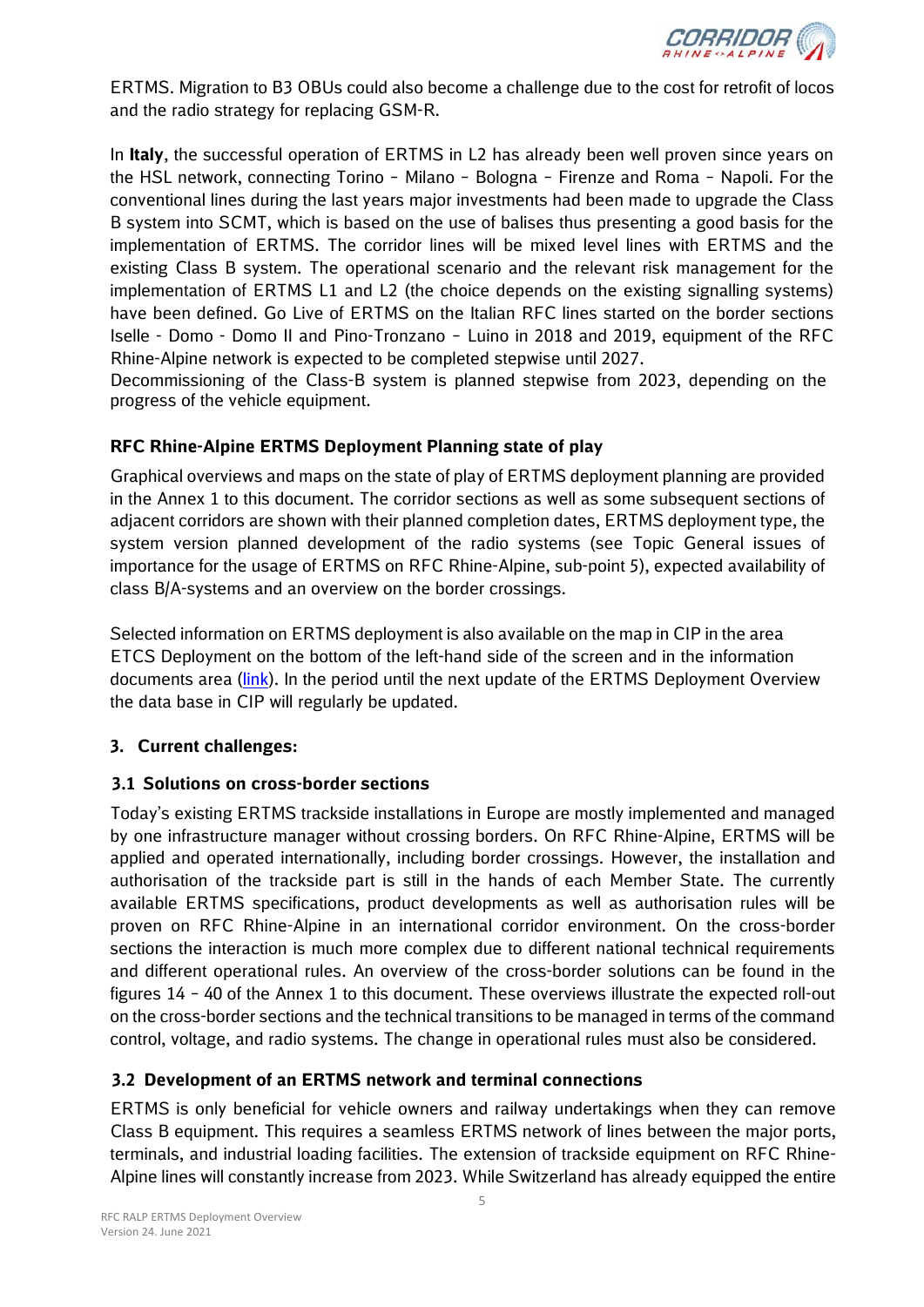

network and Belgium will do so by 12/2025, the ETCS deployment process will continue in the Netherlands, Germany, and Italy after the completion of the corridor lines. Operationally usable international sub-networks will, however, be available from 12/2022. The connection of terminals is taken into account up to the last transfer points of the national infrastructure manager, equipped with an interlocking system. Further ETCS equipment that may be required in the area of a third party IMs is not part of this overview.

#### **3.3 Equipment of rolling stock with B3 on-board**

Vehicle equipment is not part of the infrastructure manager's ERTMS implementation strategy. Nevertheless, the success of ERTMS is heavily depending on the availability of vehicles with the necessary on-board equipment. In this respect, the ministries and infrastructure managers of RFC Rhine-Alpine support the vehicle owners by a regular monitoring of the ETCS deployment, by participation in selected sector working groups and other initiatives. In September 2020, DG Move published a study on the on-board equipment strategy [\(link to Final Report,](https://op.europa.eu/en/publication-detail/-/publication/d54e5514-ee56-11ea-991b-01aa75ed71a1) [link to](https://op.europa.eu/en/publication-detail/-/publication/3aeffb7c-ee58-11ea-991b-01aa75ed71a1)  [Executive Summary\)](https://op.europa.eu/en/publication-detail/-/publication/3aeffb7c-ee58-11ea-991b-01aa75ed71a1). Ministries and EU are discussing coordinated funding programmes. In the Netherlands a retrofitting project has already been started.

Different ETCS System Requirements Specifications (SRS versions) can be used on the vehicles and on the trackside. Therefore, it is important to understand their compatibility. Annex 2 to this document includes an overview of main definitions and schematic illustrations in this context. Based on the NIPs, ERTMS-only operations on the whole corridor cannot be expected before 2030.

#### **4. General issues of importance for the usage of ERTMS on RFC Rhine-Alpine**

The following topics – which are naturally not part of the ERTMS deployment monitoring of an RFC – are relevant to achieve a fully workable interoperable ERTMS system and proper preparation of B3 OBUs for ERTMS operations**.**

#### **4.1 Vehicle authorisation process** (in the frame of the 4<sup>th</sup> Railway Package)

Under the following [link](https://eur-lex.europa.eu/legal-content/en/TXT/?uri=CELEX%3A32018R0545) the Implementing Regulation (EU) 2018/545 establishing practical arrangements for the railway vehicle authorisation and railway vehicle type authorisation process can be found. The European Union Agency for Railways developed a guideline for the vehicle authorisation process. This document and further explanations on the vehicle authorisation regime that applies as of 16 June 2019 are available on the ERA [website.](https://www.era.europa.eu/applicants/applications-vehicle-type-authorisations_en)

Overview on the technical pillar of the  $4<sup>th</sup>$  Railway Package regarding vehicle authorisation: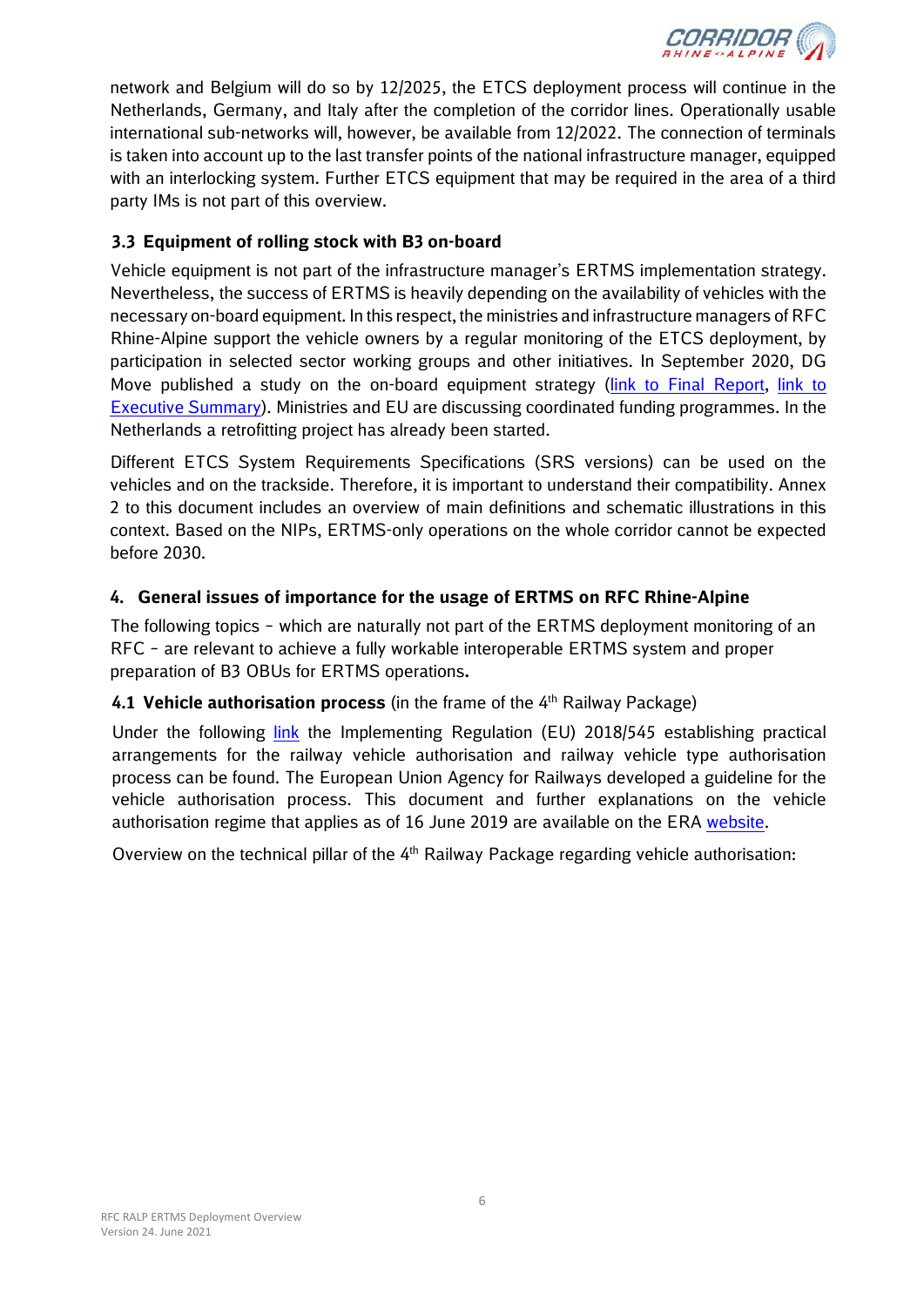



ERA recommends conducting a "pre-engagement" for the preparation of an application before official starting the official process via the ERA One Stop Shop.

One major element in the authorisation process are test cases for the ETCS and the Radio System Compatibility (ESC/RSC). The development of ESC/RSC tests descriptions is in the responsibility of the IMs. Finally approved, ESC/RSC test will be published on the ERA website. Until then, they will be published in advance on the IM's website (as far as available).

For vehicle owners it is important to know that new vehicles must be equipped with B3 OBUs. Derogations need to be requested beforehand. IMs strongly recommend purchasing and registering vehicles with SRS 3.6.0 as the targeted configuration.

#### **4.2 Security of the on-board – trackside communication (Key management)**

ETCS L2 uses GSM-R for the exchange of data. GSM-R is an open mode of transmission which needs to be protected. This is done by encrypted codes (keys). IMs organise Key Management Centres (public KMC) for the generation, distribution, storage and communication of the keys. Users shall take care of the procedures on a national level. In general RUs/vehicle owners have to choose a Home KMC for their purposes which will get in contact with the IMs.

Key management can be done offline or online. Currently only offline key management is offered by the IMs, although the technical specifications for online key management have been released (SRS 3.6.0, subset 114, 137). This may change due to an increase of ETCS vehicles. Also limited lifespan of keys will raise efforts for the involved parties. This will support migration to online key management.

The development of an online key management has been started at DB Netz and Infrabel, but it may be available only in certain areas of the network (WiFi-hotspots or lines equipped with GPRS, see point 5). Usage of online key management requires rolling stock equipped with SRS 3.6.0 and a server based online Home KMC.

| <b>Infrastructure</b><br>Manager | Also Home KMC for<br><b>RUs/vehicle owners</b> | <b>Key Lifespan</b> | Link or contact person |
|----------------------------------|------------------------------------------------|---------------------|------------------------|
| ProRail                          | No                                             | Unlimited           | kmc@prorail.nl         |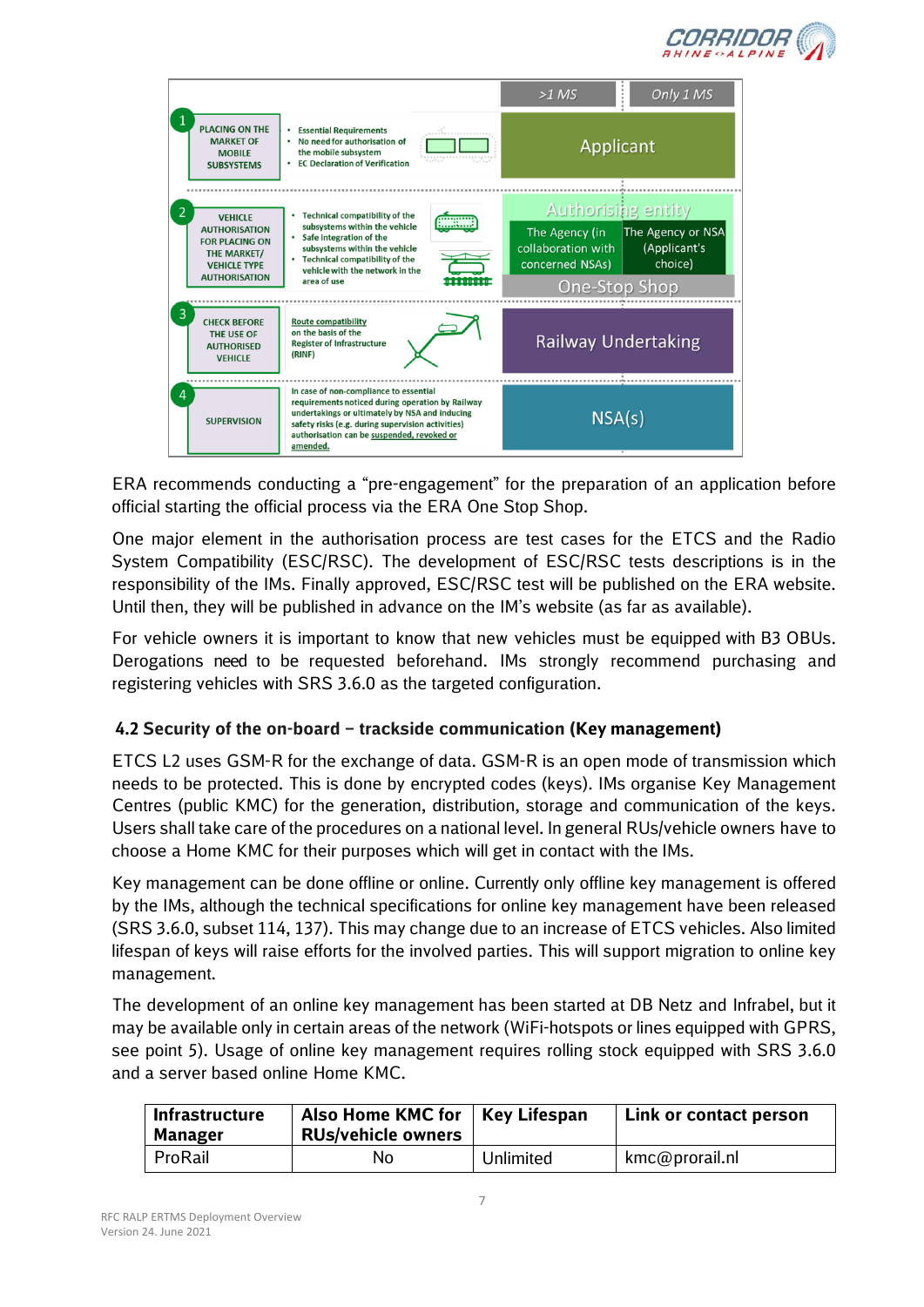

| Infrabel   | No  | Limited   | kmc@infrabel.be  |
|------------|-----|-----------|------------------|
| DB Netz    | Yes | Limited   | <u>link</u>      |
| SBB/BLS    | Yes | Unlimited | $kmc$ -ch@sbb.ch |
| <b>RFI</b> | Yes | Unlimited | kmc@rfi.it       |

Experts of the infrastructure managers along Corridor Rhine-Alpine participate – amongst others – in a working group to discuss key management issues. This may lead to more common solutions and processes.

#### **4.3 Driver Machine Interface (DMI) language**

The DMI as part of the on-board equipment is an essential element of ERTMS operations. Regarding the display of text information, the RU can order different language packages depending on the operational area of the rolling stock and drivers. The DMI language is part of the settings a driver must type in during the start-up procedure of his locomotive. The basic settings remain until the end of mission. Nevertheless, the DMI language can be changed manually on demand, e. g. at borders. Nevertheless, regarding text messages transmitted by balises, the infrastructure managers can pre-set a language on their behalf. In addition, different expressions might be used for the same set of facts within a common language (e. g. "Rangieren" vs. "Verschub" (German used in Germany vs. Austrian German, Swiss German). On RFC Rhine-Alpine the following languages are used by the infrastructure managers for the transmission of text messages from balises to the DMI:

| The Netherlands: | English                                                |
|------------------|--------------------------------------------------------|
| Belgium:         | Dutch, French                                          |
| Germany:         | German                                                 |
| Switzerland:     | German, French, Italian (change of language inside CH) |
| Italy:           | Italian                                                |

Engine drivers shall be able to understand the content and communicate accordingly with the operational staff of the infrastructure manager when applicable. The RUs must take this into account in their SMS and instruct the drivers accordingly in their company regulations as misunderstandings between driver and operation centre can lead to safety issues.

#### **4.4 Operational Rules**

A train operated in ERTMS-mode, must respect the national operational rules. On cross-border sections additional or deviating rules may apply for the use of ETCS. The relevant provisions can be found in the bilateral cross-border agreements which are available at the national infrastructure managers (part of the operational regulations relevant for network access).

International ERTMS users have to take into account that the level of integration and harmonisation of operational rules is much lower in L1 than in L2 (e.g. change of braking curves at borders is included in L2).

With ETCS B3, the braking curve of a train depends on train data and the parameters (national values) transmitted by the trackside. This is independent of ETCS L1 or L2. The main issue is how the brake percentage  $\lambda$  is calculated and the braking mode of the train (P or G).

#### **4.5 Radio technology**

a) GSM-R, GPRS, FRMCS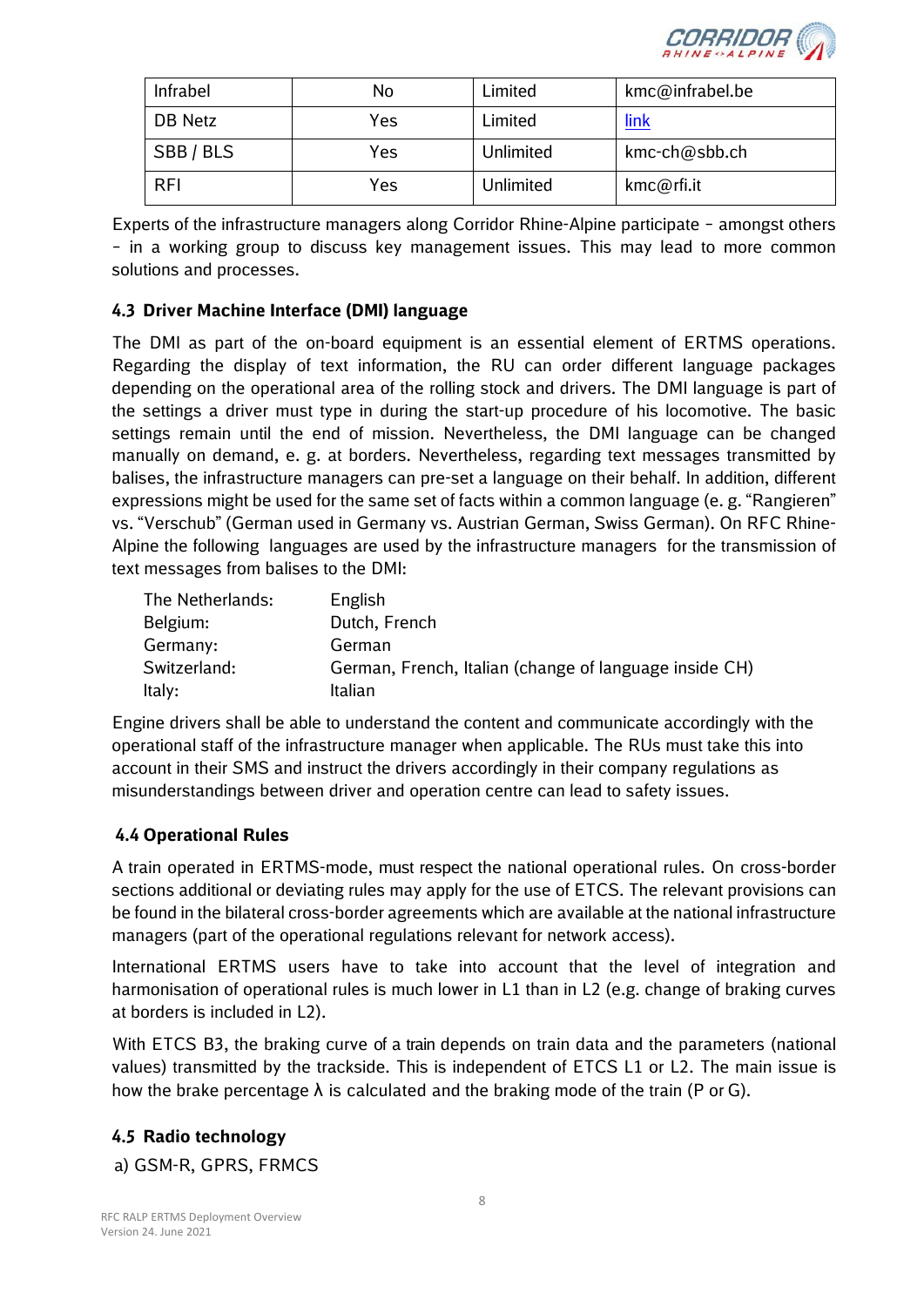

GSM-R is currently the standard communication technology for railway applications along Corridor Rhine-Alpine lines. As ETCS Level 2 is a digital radio-based signal and train protection system, all trains automatically report their exact position and direction of travel to the RBC (Radio Block Centre) at regular intervals, through the GSM-R network. This functionality is supported by the SRS 3.4.0.



GSM-R is a circuit switched connection, through which a continuous channel is set between the base station and the moving unit. This ensures a high Quality of Service, but not a very efficient usage of the connection, as the amount of data exchanged is rather low. GSM is still a second-generation mobile radio standard (2G). In areas of the railway network with high traffic density the transmission capacity of GSM-R, which is still used for voice communication, is not sufficient.

Therefore, there is a need for a more powerful radio system. Basically, the replacement of GSM-R with a 5-generation radio technology is planned and in preparation (Future Railway Communication System - FRMCS). However, the completion of the technical specification and the product development of FRMCS will take a few more years. Planning of a networkwide implementation trackside and on-board is not yet possible. Authorised products may not be available before 2025. In most countries, a nationwide roll-out cannot be expected before 2030. ProRail, Infrabel, DB Netz and RFI have therefore decided to upgrade their GSM-R network partially or completely with General Packet Radio System (GPRS) as a bridge technology and thus to install significantly higher transmission capacities. You will find overviews in Annex 1, figures 8-10.

A corresponding GPRS-compatible radio module is required on the vehicle if the RU or the vehicle owner want to benefit from the additional transmission capacities, e. g. for the usage of SRS 3.6.0 and online key management. It should be noted that vehicles with SRS 3.4.0 can continue to be used on lines equipped with GPRS. Nevertheless, from a capacity point of view the infrastructure managers are striving to ensure a high proportion of vehicles with SRS 3.6.0 from 2025 onwards until FRMCS is available.

In respect of recent decisions of the Radio Spectrum Committee on Railway Mobile Radio additional frequency band will made be available for the migration from GSM-R to FRMCS. (from January 1, 2022, the frequency bands 874.4-880.0 MHz 919.4-925.0 MHz and depending on national requirements - from January 1, 2025, the 1900-1910 MHz frequency band). Dynamic spectrum sharing will be possible.

Ministries have been asked to develop plans how to use these additional frequencies in the next 10 years.

b) Transmission of information in L1 mode

In L1 mode, data can be transmitted to an OBU by balises, Euroloop or Radio Infill. Transmission by balises is the standard configuration. On RFC Rhine-Alpine, Switzerland and Italy have chosen additional options. Switzerland uses Euroloop and Italy Radio Infill. In Italy, rolling stock equipped with B2 and an STM (SCMT) does not need the Radio Infill